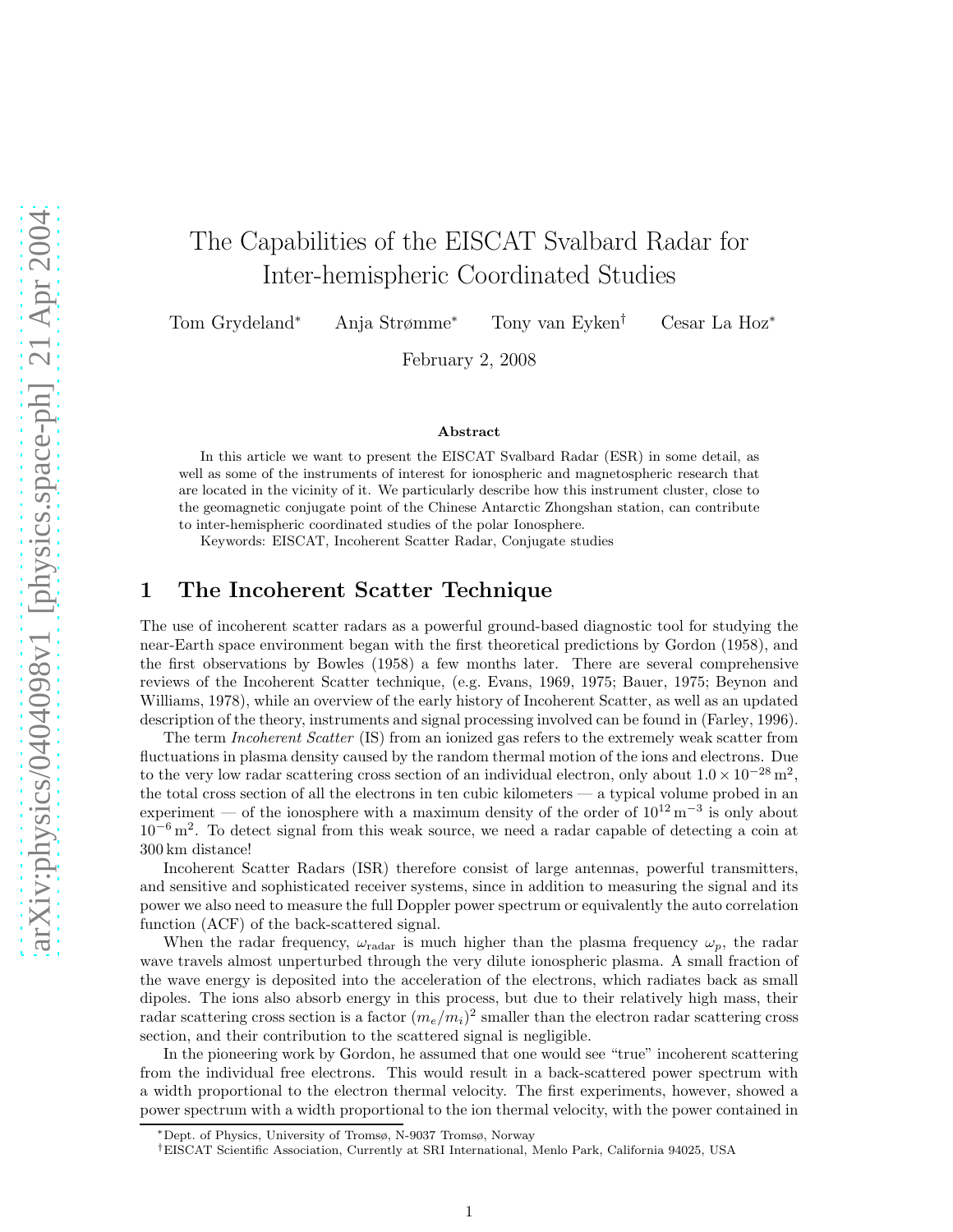a much narrower frequency range than predicted. This dramatically improved the signal to noise ratio within this frequency range. Despite the fact that the electrons are the scattering particles in this process, they are, due to their low mass, highly mobile and will therefore easily follow the heavier ions through electromagnetic interactions. The typical scale size of these interactions is called the *Debye length*. For a typical incoherent scatter radar configuration, the radar wavelength is much larger than the Debye length of the ionospheric plasma, and the power spectrum of the received signal carries information about the plasma as a whole, with the electron dynamics strongly influenced by the ions. For the situation with the radar wavelength shorter than the Debye length, we have "true" incoherent scattering, and the electrons scatter as free particles, with a received power spectrum typical for the electron velocity distribution function.

The scattered signal contains information about the plasma density, the electron and ion temperatures, the ion composition, the bulk plasma motion, and various other parameters and properties of the probed plasma.

A number of different approaches all lead to the same result for the incoherent scatter power spectral shape (Fejer, 1960; Dougherty and Farley, 1960; Salpeter, 1960; Rosenbluth and Rostoker, 1962; Rostoker, 1964; Trulsen and Bjørnå, 1975), and this back-scattered power spectrum can be given by the equation:

$$
S(\mathbf{k}, \omega) = N_e \left| 1 - \frac{\chi_e(\mathbf{k}, \omega)}{\epsilon(\mathbf{k}, \omega)} \right|^2 \int dv f_e(\mathbf{v}) \delta(\omega - \mathbf{k} \cdot \mathbf{v}) + \sum_i N_i \left| \frac{\chi_e(\mathbf{k}, \omega)}{\epsilon(\mathbf{k}, \omega)} \right|^2 \int dv f_i \delta(\omega - \mathbf{k} \cdot \mathbf{v})
$$
\n(1)

where the electric susceptibility  $\chi_{\alpha}(\mathbf{k}, \omega)$  for species  $\alpha$  is given by

$$
\chi_{\alpha}(\mathbf{k},\omega) = \frac{\omega_{pe}^2}{k^2} \int_L \frac{\mathbf{k} \cdot \delta_v f_{\alpha}(\mathbf{v})}{\omega - \mathbf{k} \cdot \mathbf{v}} d\mathbf{v},\tag{2}
$$

the dielectric constant function  $\epsilon(\mathbf{k}, \omega)$  is given by

$$
\epsilon(\mathbf{k},\omega) = 1 + \Sigma_{\alpha}\chi_{\alpha}(\mathbf{k},\omega),\tag{3}
$$

and  $f_{\alpha}(v)$  the velocity distribution function for the species  $\alpha$ .

Equation  $(1)$  gives rise to two parts of the power spectrum, the *ion line* (from the second term) and the *plasma line* (from the first term) respectively. The portions of the power spectrum with small Doppler shifts is often referred to as the *ion line*. It can be viewed as two very broadened overlapping lines corresponding to damped ion-acoustic waves traveling parallel and anti-parallel to the  $k$ -vector determined by the radar system; toward and away from the radar for a monostatic system. The lines have Doppler shifts corresponding to the frequency of ion-acoustic waves, which are solutions of equation (1) in the low frequency range. From the ion-line we are able to determine a range of plasma parameters:

The electron density,  $N_e$  can be found from the total back-scattered power. The constant of proportionality between the electron density and the back-scattered power depends on the electron and ion temperature  $(T_e \text{ and } T_i)$ .

The temperature ratio,  $T_e/T_i$  can be determined from the ratio of the peaks to the dip in the ion spectra (shown in figure 1, panel 1) due to the  $T_e/T_i$  dependence in the ion-acoustic damping term.

The ion temperature to mass ratio,  $T_i/m_i$  can be found from the width of the ion spectra. If  $m_i$  is known (e.g. from a model),  $T_i$  can be found, and hence  $T_e$ .

Line-of-sight ion velocity can be determined from the Doppler shift of the ion spectra (shown in figure 1, panel 2). By using a tristatic radar, the drift can be determined in three directions, and hence the full ion velocity vector can be found.

The analysis is done by fitting all parameters simultaneously in an iterative process. Behind this fitting routine, the most severe assumptions are the homogeneity and stationarity assumed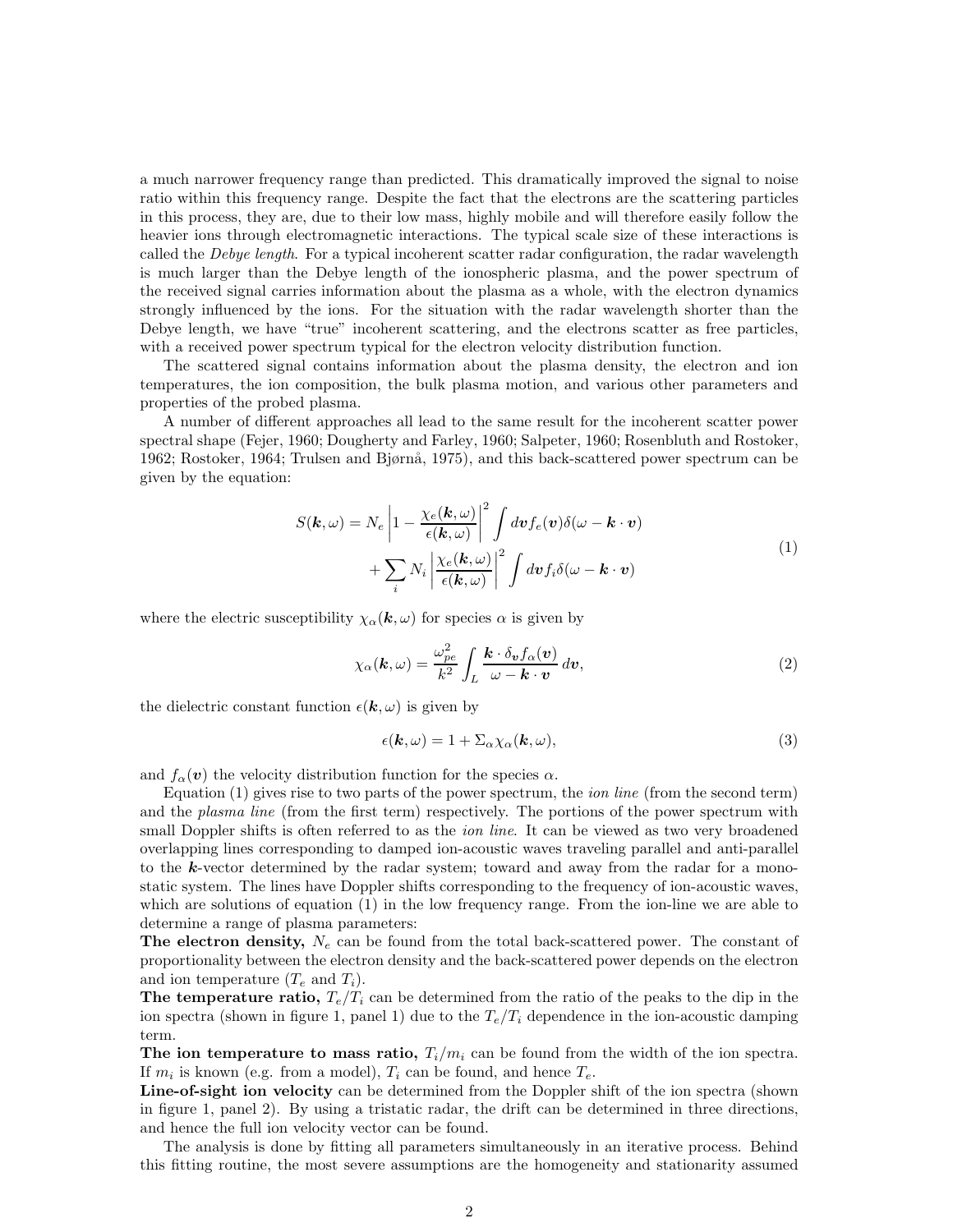over the whole scattering volume and the whole integration time. For quiet conditions these assumptions are sufficiently fulfilled, but during active and disturbed periods, the returned power is sometimes increased by one or two order of magnitude, the plasma is driven out of thermal equilibrium, and the ion-line can be strongly asymmetric with one or both of the ion-acoustic shoulder enhanced (Sedgemore-Schulthess and St.-Maurice, 2001, and references therein). During these periods, the fitting process does not work, since it assumes the plasma to be in thermal equilibrium, and we are not able to determine the plasma parameters from the spectra. The processes behind these "anomalous" ion spectra are not yet fully understood, and more work has to be done in order to understand them, before we will be able to to analyse data also from these periods.

For much higher frequencies, two narrow less damped lines, the *plasma lines* are found, one up- and one down-shifted. They are high frequency solutions of equation (1). Their frequency depends directly on the electron density, with a small correction from electron temperature, and they can therefore be used to determine these plasma parameters when measured.

# 2 EISCAT and the ESR

EISCAT was founded by the six European countries France, Great Britain, Germany, Norway, Finland and Sweden in 1975 for the purpose of constructing an ISR at high latitude; right underneath the auroral zone. The EISCAT UHF radar — situated outside Tromsø, Norway — was inaugurated in 1981. It is a tristatic system, the only one in operation in the world today, meaning that in addition to the transmitter and receiver in Tromsø, there are passive receivers on two other sites: Sodankylä in Finland and Kiruna in Sweden. The three sites give the radar its unique capability of obtaining true vector velocities in a single common volume. The EISCAT VHF radar, co-located with the UHF radar, became operational in 1985, and extended the capabilities of the EISCAT system in the extreme low- and high-altitude regimes. The mainland EISCAT radars were described in (Folkestad et al., 1983), but the UHF transmitters and all receiver systems have since been totally redesigned, so this description is now out of date. A summary of the EISCAT mainland radars' capabilities as of the summer of 2001 is given in table 1.

The EISCAT Svalbard Radar (ESR) was inaugurated in August 1996, the same year that Japan became the seventh member of EISCAT. It is situated on top of Mine 7 on the Breinosa mountain 12 km outside Longyearbyen, the biggest settlement in the Svalbard archipelago. The ESR System is described in detail in (Wannberg et al., 1997). Since then, the transmitter has been upgraded to 1 MW peak power, and a second antenna, 42 m in diameter and fixed to point along the geomagnetic field, has been added. A summary of the ESR parameters is given in table 2.

The EISCAT mainland radars situated in the Auroral zone and the ESR in the vicinity of the Cusp and Polar Cap boundary, constitute an ideal system for the exploration of the Arctic Ionosphere. The ESR is the world's most modern IS radar, with capabilities matching or exceeding all others. Although some other radars can boast larger antennas or more powerful transmitters, and hence higher sensitivity, the ESR with its TV-type transmitter is capable of higher duty cycle than any other IS radar, which helps to make up for a smaller instrument. The modern receiver system has a flexibility and programmability which gives users a large number of options when it comes to creating their own experiments. This is particularly true of the new hardware upgrade of the mainland radars, which will soon be installed on Svalbard as well. The experiment catalogue for the radars contain experiments which cover the entire Ionosphere from 70 to  $>1200 \,\mathrm{km}$ , with new experiments under development.

Despite most radar scientists' discussion of the (power) spectra of the incoherent scattering, the quantity actually measured (or estimated) by the radar is its Fourier transform equivalent, the autocorrelation function (ACF) of the scattering through lagged products of samples of the scattered signal. The EISCAT radars, instead of forming ACF estimates from each of a given number of ranges (called gates), sum and store all such lagged products in a *lag profile matrix*. Any sufficiently advanced analysis can then use the information from all lagged products that contribute to the scattering from a given range to infer the macroscopic plasma parameters at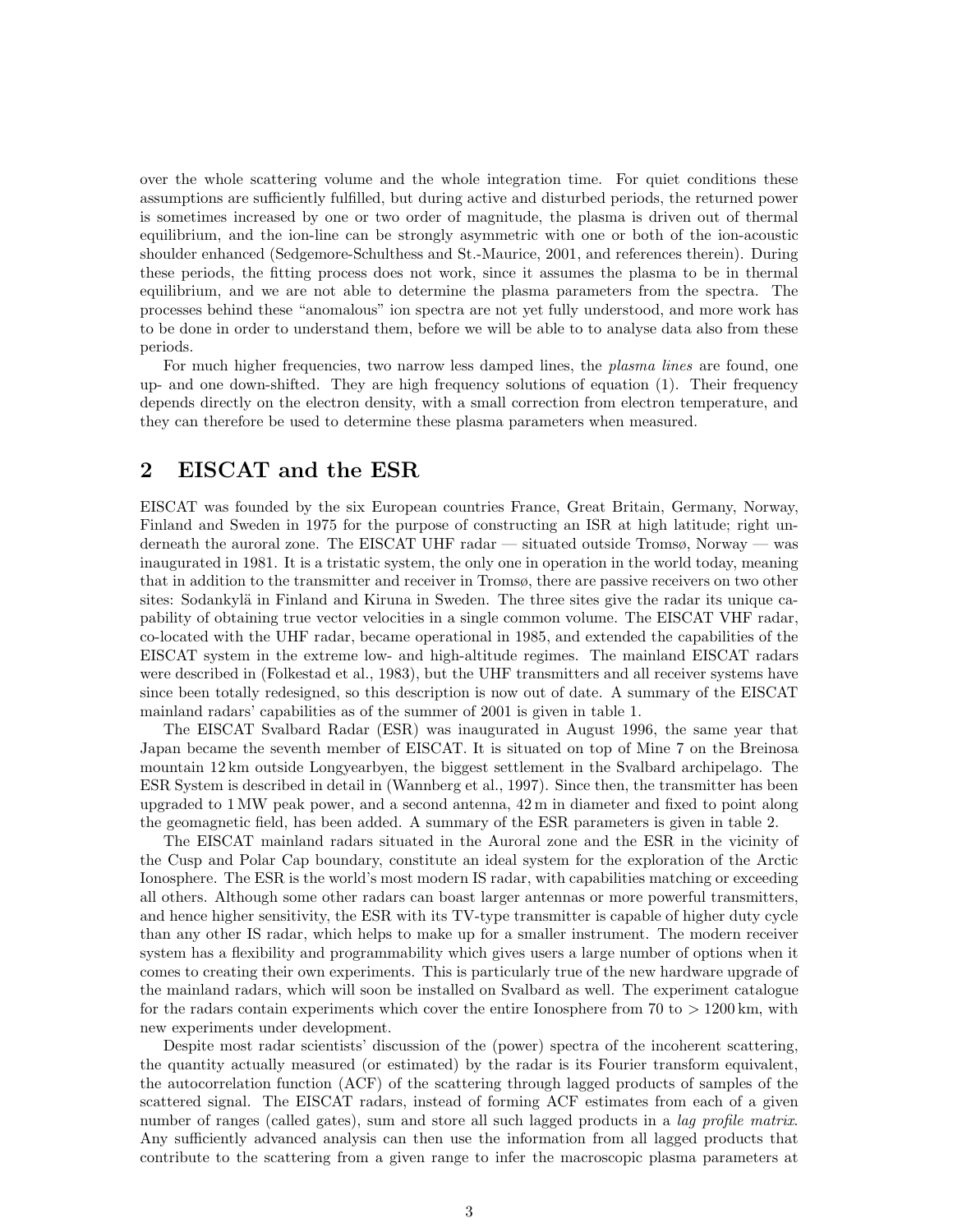

Figure 1: Figure a) shows the  $T_e/T_i$  dependence on the ion spectra, and figure b) shows the effect of plasma drift.

| Location               | Tromsø                                    |                 | Kiruna            | Sodankylä                 |
|------------------------|-------------------------------------------|-----------------|-------------------|---------------------------|
| Geograph. Coordinates  | 69°35'N                                   |                 | 67°52'N           | 67°22'N                   |
|                        | $19^{\circ}14^{\prime}$ E                 |                 | $20^{\circ}26$ E  | $26^{\circ}38^{\prime}$ E |
| Geomagn. Inclination   | $77^{\circ}30^{\prime}N$                  |                 | $76^{\circ}48'$ N | $76^{\circ}43'$ N         |
| Invariant Latitude     | 66°12'N                                   |                 | $64^{\circ}27'$ N | $63^{\circ}34^{\prime}N$  |
| Band                   | VHF                                       | UHF             | UHF               | UHF                       |
| Frequency (MHz)        | 224                                       | 929             | 929               | 929                       |
| Max. TX bandwith (MHz) | 3                                         | 4               |                   |                           |
| Transmitter            | 2 klystrons                               | 2 klystrons     |                   |                           |
| TX Channels            | 8                                         | 8               |                   |                           |
| Peak power (MW)        | $2 \times 1.5$                            | 2.0             |                   |                           |
| Average power (MW)     | $2 \times 0.19$                           | 0.3             |                   |                           |
| Pulse duration (msec)  | $.001 - 2.0$                              | $.001 - 2.0$    |                   |                           |
| Phase coding           | binary                                    | binary          | binary            | binary                    |
| Min. interpulse (msec) | $1.0\,$                                   | $1.0\,$         |                   |                           |
| System temp. $(K)$     | 250-350                                   | 70-80           | $30 - 35$         | $30 - 35$                 |
| Receiver               | analog-digital                            |                 | analog-digital    |                           |
| Digital processing     | 14 bit ADC,                               |                 |                   |                           |
|                        | Lag profiles 32 bit complex               |                 |                   |                           |
| Antenna                | cylinder                                  | dish            | dish              | dish                      |
|                        | $120 \,\mathrm{m} \times 40 \,\mathrm{m}$ | 32 <sub>m</sub> | 32 <sub>m</sub>   | $32 \,\mathrm{m}$         |
| Feed system            | line feed,                                | Cassegrain      | Cassegrain        | Cassegrain                |
|                        | 128 crossed dipoles                       |                 |                   |                           |
| Gain (dBi)             | 46<br>48<br>48<br>48                      |                 |                   |                           |
| Polarization           | circular                                  | circular        |                   |                           |
|                        |                                           |                 | any               | any                       |

Table 1: Table summarising the EISCAT mainland radars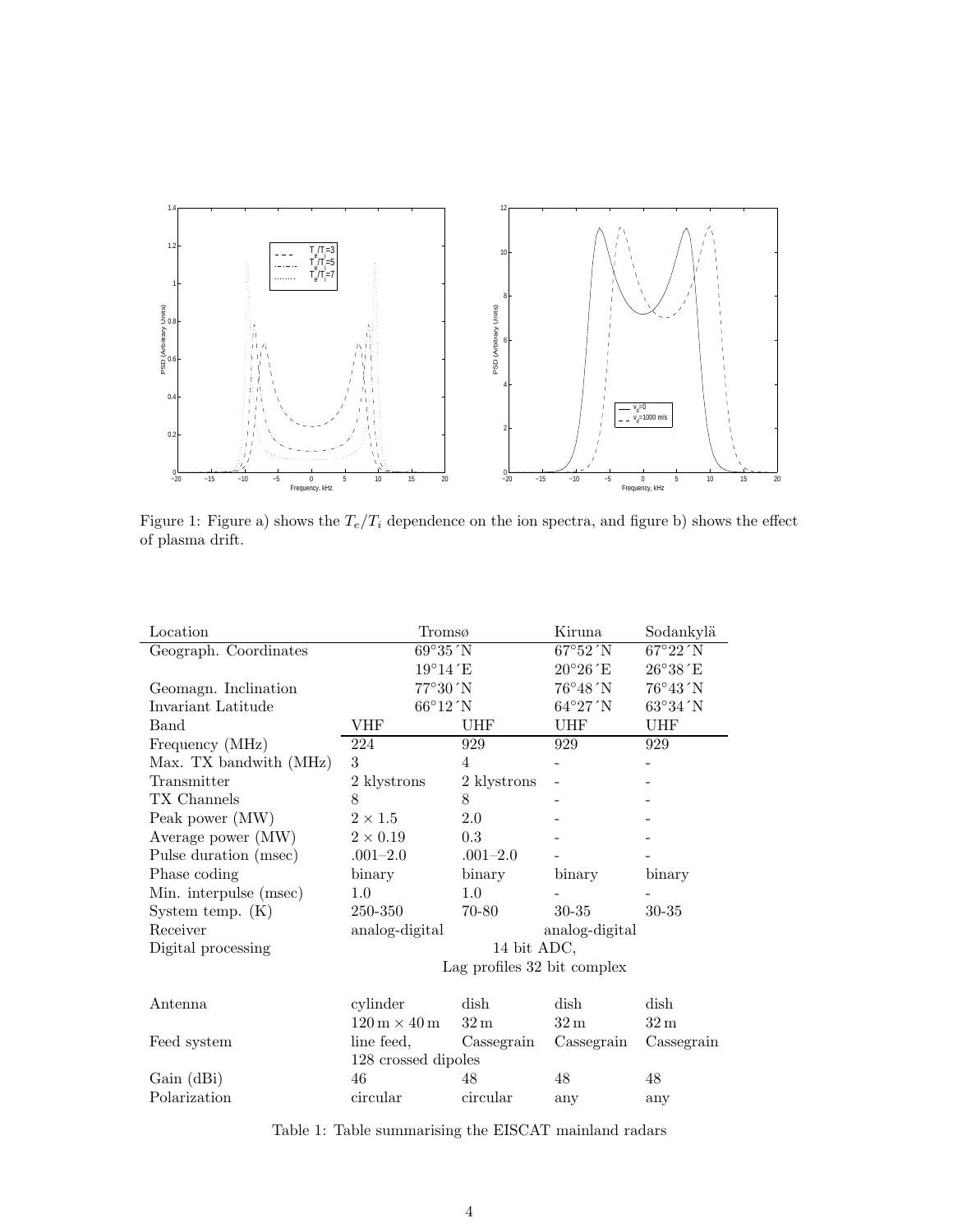this range. When such analysis is done on an entire ionospheric profile at once, this is called *full* profile analysis (Holt et al., 1992). Although full profile analysis has been demonstrated (Holt et al., 1992; Lehtinen et al., 1996), it is not yet in common use for IS radar data.

The spectra that are presented in the following section are formed from the lag profile matrix by summing lagged products in such a way that the regions contributing to the measurement are roughly equivalent for the different lags of the autocorrelation function, thus producing a spectrum from a fairly well-defined and limited region of space.

#### 2.1 Examples of observations

The mainland EISCAT radars were situated in a valley in order to eliminate the problem of unwanted scattering from the ground, so-called *ground clutter*. The close-in mountains scatter only at such short ranges that the receiver has not yet been opened, while shielding any solid scatterers at longer ranges. With its location on a mountain, the ESR has no such shielding and, for its first few years of operation, the problem of eliminating ground clutter restricted the lower range of its observations to approximately 150 km beyond the range of the farthest mountain visible from the site. During this period, an experiment consisting of four long pulses (uncoded) called gup0 was used almost exclusively.

With the solution of the ground clutter problem (Turunen et al., 2000), a new experiment called gup3 was introduced as the standard experiment in 1999. This experiment combines long pulses and alternating codes (Lehtinen and Häggström, 1987), with the alternating codes covering the E and lower F regions, and the long pulses extending coverage into the topside Ionosphere.

More recently, an experiment called tau0, using alternating codes exclusively, has been adopted as the standard experiment at the ESR. This experiment provides coverage from 90 to 1100 km, and is typically used with 6.4 s time resolution, although 12.8 and 3.2 s have been used on occasion. In figure 2, we show a typical example of  $tan 0$  spectra at  $F$ -region altitudes, using 3.7 min integration. We observe how the width of the spectra increase with altitude, indicating higher ion temperatures, and how the scattering power decreases, indicating lower electron densities.

#### 2.2 Analysed data

As discussed above, we can infer a number of macroscopic plasma parameters from the power spectrum or ACF of the scattering. This process is called the *analysis* of the (raw) data, and the result is called *analysed data*. The program used for analysis of EISCAT data is called GUISDAP, or Grand Unified Incoherent Scatter Design and Analysis Program (Lehtinen and Huuskonen, 1996).

In colour plate 1, we have plotted 96 hours of an 18-day continuous experiment conducted on February 5.–23., 2001. This experiment illustrates the reliability of the radar and its capability of obtaining long time series observations. In the plate, we can see how the electron density and temperature decreases during nighttime, and the extreme variability of the polar ionosphere. Such data are available from the online analysed data archive at www.eiscat.uit.no, through the MADRIGAL database.

## 3 Other instrumentation on Svalbard

The excellent facilities of the ESR are further strengthened by a number of instruments located in the immediate vicinity of the ESR or with overlapping fields of view. Also mentioned here are instruments in the vicinity of the magnetic conjugate point of the ESR.

The University of Tromsø owns an optical aurora station operated by the University courses on Svalbard (UNIS) in Adventdalen, outside Longyearbyen, and many universities and institutions around the world have their instruments at the station. In particular the Optics Group at the Geophysical Institute, University of Alaska contribute both with instruments and finances. Amongst the instruments hosted at the station are various all-sky cameras, a Meridian Scanning Photometer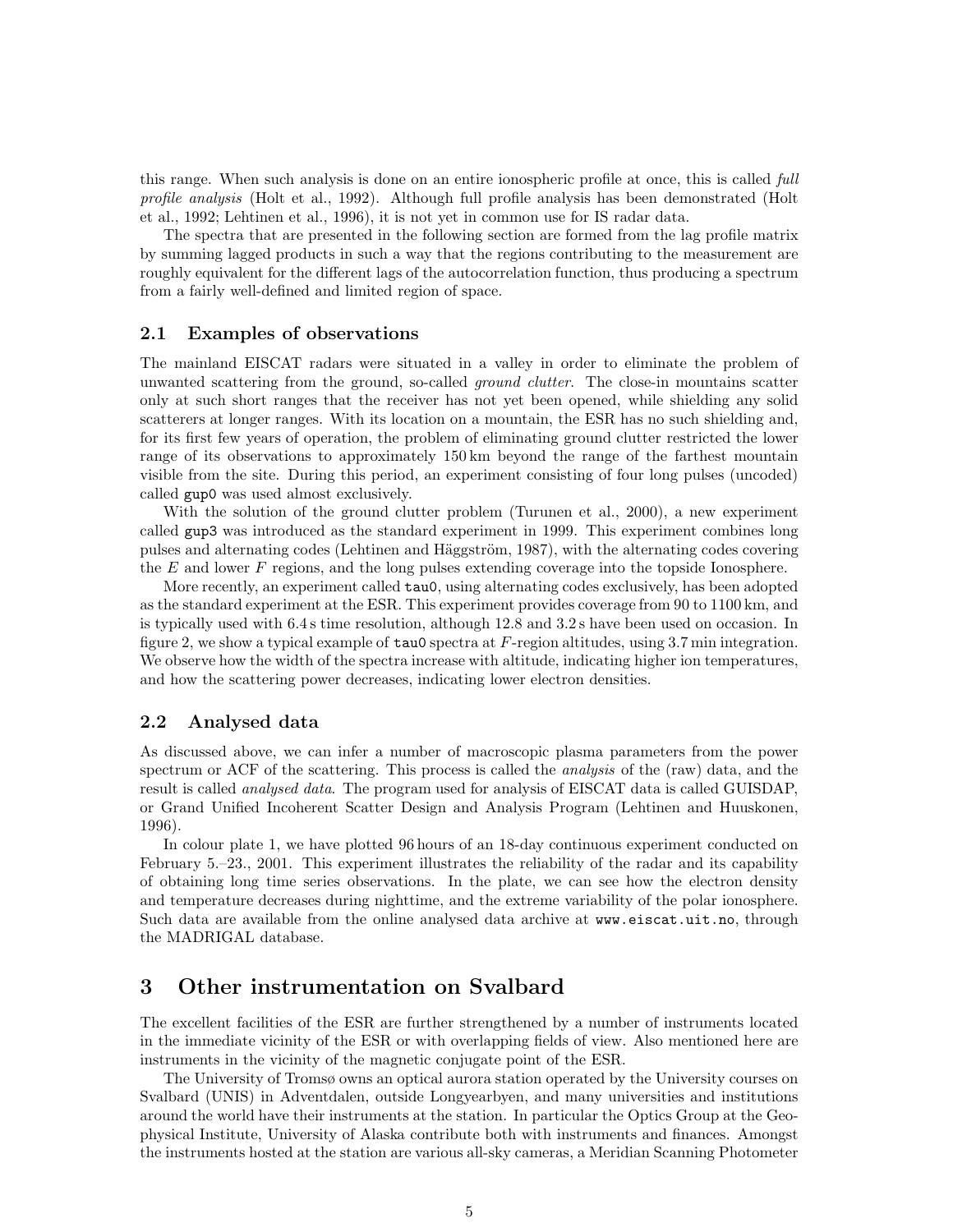

Figure 2: Example of spectra taken using the  $tau0$  experiment on the 42 m (field-aligned) antenna of the ESR. These spectra have been obtained using 3.7 min integration.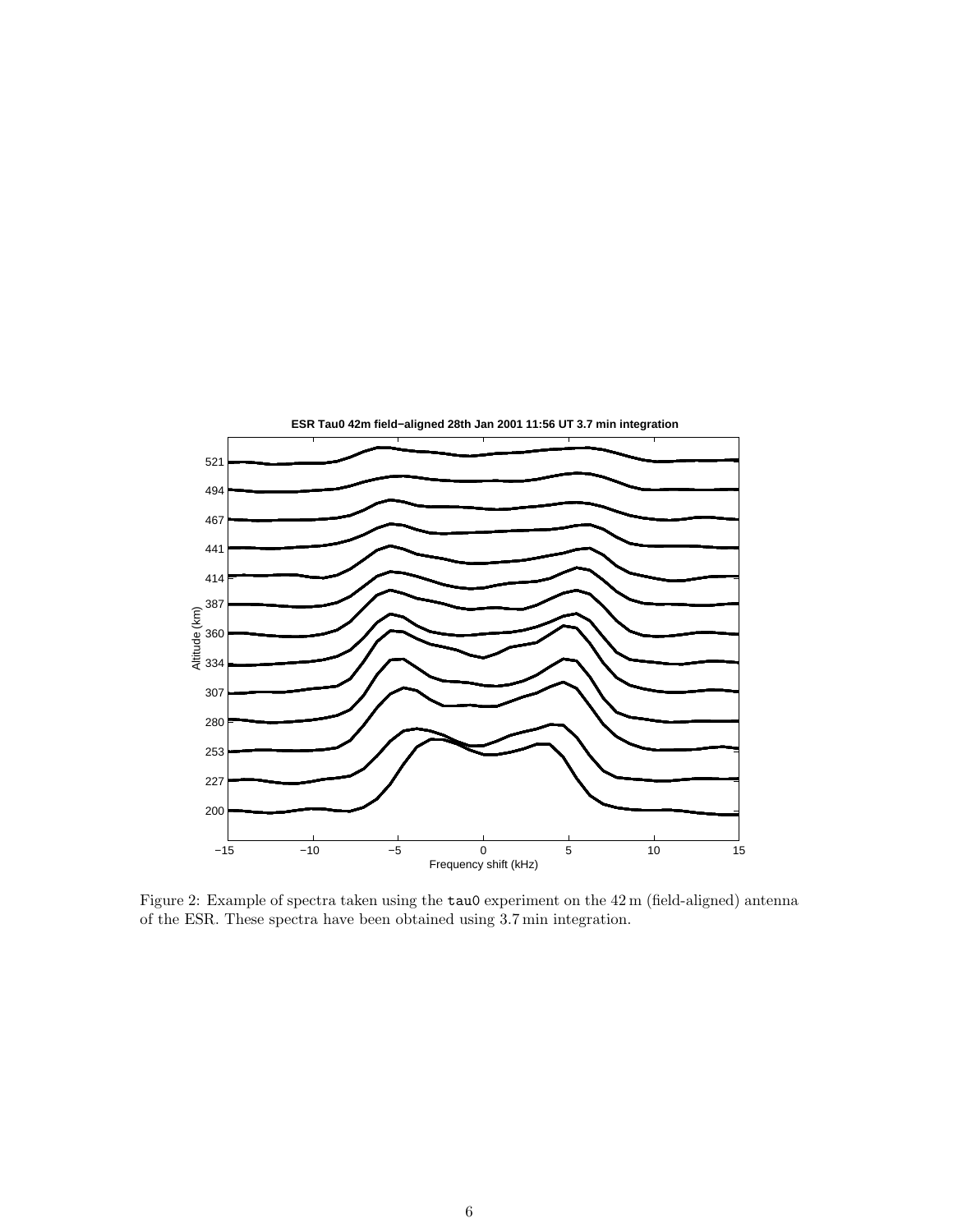(MSP), an Auroral Spectrograph, a Michelson Interferometer, several Eber-Fastie Spectrometers, and magnetometers. Sigernes et al. (2002). Correspondingly, the Zhongshan station is equipped with all-sky TV cameras (e.g. Hu Hongqiao et al., 1999),

In 1995, an  $8 \times 8$  beam Imaging Riometer for Ionospheric Studies (IRIS) was installed in Adventdalen, close to the auroral station, with contributions from the Danish Meteorological Institute (DMI), the National Institute of Polar Research of Japan (NIPR), UNIS of Longyearbyen and the University of Tromsø. Equivalent instruments are also installed at the South Pole station, at the Antarctic Syowa and Zongshan stations, at Equaliut in Canada, Søndre Strømfjord and Danmarkshavn on Greenland, Tjørnes on Iceland, Kilpisjärvi in Finland and outside Ny-Ålesund on Svalbard (Stauning, 1998). The riometer measures the absorption of cosmic radiation, an absorption usually caused by energetic precipitation penetrating to the lower Ionosphere. The instrument has 64 antennas which are used to form 64 beams covering an area of  $240 \times 240$  km at 90 km altitude, and the instrument obtains a full image every second. A closer description of the instrument and its operations is given in (Detrick and Rosenberg, 1990).

The SOUSY HF radar is situated at the foot of the mountain of the ESR. It is a phased-array system using 356 Yagi antennas with a 4<sup>°</sup> wide beam at the zenith, or 5<sup>°</sup> zenith angle in either of the NE, NW, SE or SW directions, and an operating frequency of 53.5 MHz (Röttger, 2000). Being an MST radar, it is suited for observations of the stratosphere, mesosphere and thermosphere, and in particular Polar Mesospheric Summer Echoes (PMSE)

Svalbard is also covered by the CUTLASS pair of the Arctic Dual Auroral Radar Network (SuperDARN). The Arctic SuperDARN network covers most of the Auroral zone (except Siberia), and provides good wide-area convection pattern coverage around Svalbard (Greenwald et al., 1995). In the Antarctic, another network of SuperDARN radars is under development, with the Eastward field of view of the Syowa station covering the area around the Zhongshan and Davis stations (Ogawa, 1996).

The University of Leicester, UK, operated an ionosonde in Longyearbyen until recently. The instrument is not operational at the moment, but it will be moved to the SPEAR (described below) site for reactivation shortly.

In addition, a heating facility called Space Plasma Exploration by Active Radar (SPEAR) is under construction beside the ESR (Wright et al., 2000). Like the heating facility outside Tromsø, this facility can be used for ionospheric modification experiments, induced plasma lines, and to produce E-region irregularities which will act as scatterers for the SuperDARN HF radars.

Ny Ålesund,  $\approx 150 \,\mathrm{km}$  Northwest (magnetically almost North) of Longyearbyen is a busy research community, and in addition to the instruments already mentioned, it hosts a rocket launching facility (SvalRak) which is used for the launch of ionospheric research rockets; since the launch site is at 79◦ North it is ideally located for scientific exploration of the dayside aurora and processes in the magnetospheric boundary layer (Maynard et al., 2000). The Alfred Wegener Institute for Polar and Marine Research operates a multiwavelength Lidar facility at Ny Ålesund, which monitors mainly the middle atmosphere, but which can link temperature measurements from the ionosphere with those from the neutral atmosphere at the mesopause (Neuber et al., 1998).

## 4 The University Courses on Svalbard (UNIS)

The four Universities of Norway have cooperated to establish the University courses on Svalbard, offering courses and degrees to students from all of the world in four areas: Arctic Biology, Arctic Geology, Arctic Geophysics and Arctic Technology. Each year, 100 students are admitted to the undergraduate programmes, and 35 different courses are given. The programme in Arctic Geophysics includes a course on the upper polar atmosphere, and the instruments at the Adventdalen station and the EISCAT Svalbard Radar is used in this course.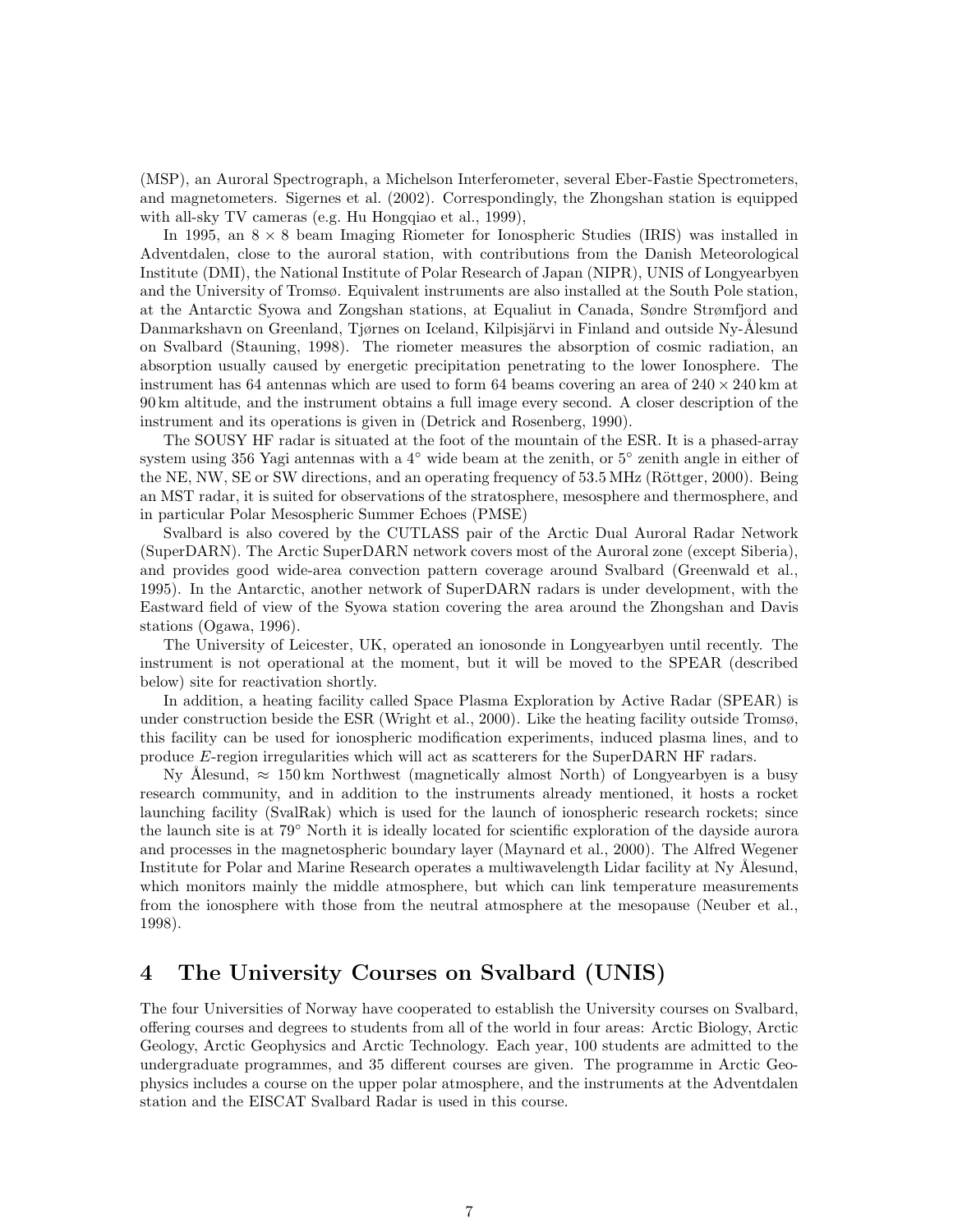#### 5 Conjugate studies

By magnetically conjugate, we usually mean two points of the Earth's ionosphere that are connected by a magnetic field line. At the magnetic latitude of Longyearbyen ( $\approx 75^{\circ}$ N), the field lines will usually be open to the interplanetary magnetic field (IMF) or close far back in the geomagnetic tail. For open field lines, conjugate points are usually taken to be points that would be connected by a field line in the absence of the IMF. In either case, no conjugacy through direct linkage along magnetic field lines should be expected at such high latitudes. Rather, coordinated inter-hemispheric studies should be used to explore the extent to which magnetospheric symmetry is maintained or breaks down during substorms and auroral displays. Asymmetries between the nighttime and daytime ionosphere can also be investigated.

An early systematic conjugate study of visual aurora was a comparison of all-sky camera images from Alaska and the Antarctica at  $L \approx 4$  (DeWitt, 1962). Later, a comparison of all-sky camera images from the Antarctic Syowa station and Reykjavik was made, concluding that the situation was less clear at this higher latitude  $L \approx 6$  than at the lower latitude (Wescott, 1966). The famous conjugate flights carried out between 1967 and 1974 (Belon et al., 1969; Stenbaek-Nielsen et al., 1972, 1973) resulted in excellent night-time conjugate auroral all-sky images on a number of occations, results which are further discussed in (Stenbaek-Nielsen and Otto, 1997).

Riometers have also been used extensively to study conjugate phenomena. Initially, single wide-beam riometers were used (e.g. Leinbach and Basler, 1963; Eriksen et al., 1964), while more recent studies have used riometers with multiple narrow beams (e.g. Lambert et al., 1992), which enables the derivation of velocity vectors for the motion of absorption regions. Lately, a series of imaging riometers have been established in the Southern and Northern auroral zones (Nishino et al., 1999), and conjugate observations combining imaging riometers and TV cameras have been reported (Yamagishi et al., 1998).

As the Earth's magnetic field is perturbed by external influences, the point magnetically conjugate to any given location moves around. For the Antarctic Zhongshan station, the conjugate point usually lies to the West of Svalbard, towards Greenland. (Yamagishi et al., 1998). For phenomena with larger footprints, like magnetic field disturbances measured on the ground, it it more appropriate to talk of a conjugate region. Conjugate studies should therefore always employ instruments with a wide field of view (all-sky cameras, imaging riometers, scanning photometers) or instruments which measure extended phenomena (e.g. magnetometers). Satellite instruments can also help through large-scale imaging of auroral forms and in-situ measurements of particle fluxes and magnetic field vectors. Incoherent scatter radars measure in only one direction at a time, but they supply information on the physical parameters as a function of range along this direction, instead of the integrated quantities available through most of the other instruments discussed here. This can provide details on the entire energy spectrum of precipitating particles otherwise unattainable from the ground. With real-time determination of conjugacy from optical or imaging riometer observations, the radar can be pointed in the direction of the conjugate region for pinpointed observations. ISR is also capable of operating during daylight or overcast conditions (unlike optical instruments), and of providing continuous coverage over long periods of time (unlike satellite-borne instruments and rockets). The extensive and detailed information derived from the incoherent scatter technique, coupled with the coherent radar and optical data available on Svalbard represents a large untapped opportunity for effective conjugate studies in cooperation with Chinese scientists to further investigate detailed differences between the Northern and Southern Polar regions.

#### 6 Conclusion

We have described in some detail the EISCAT Svalbard Radar (ESR) and some of the instruments located in its vicinity. Through a review of previous conjugate studies, we have shown how this capable instrument and the instrument cluster can contribute to interhemispheric coordinated observations.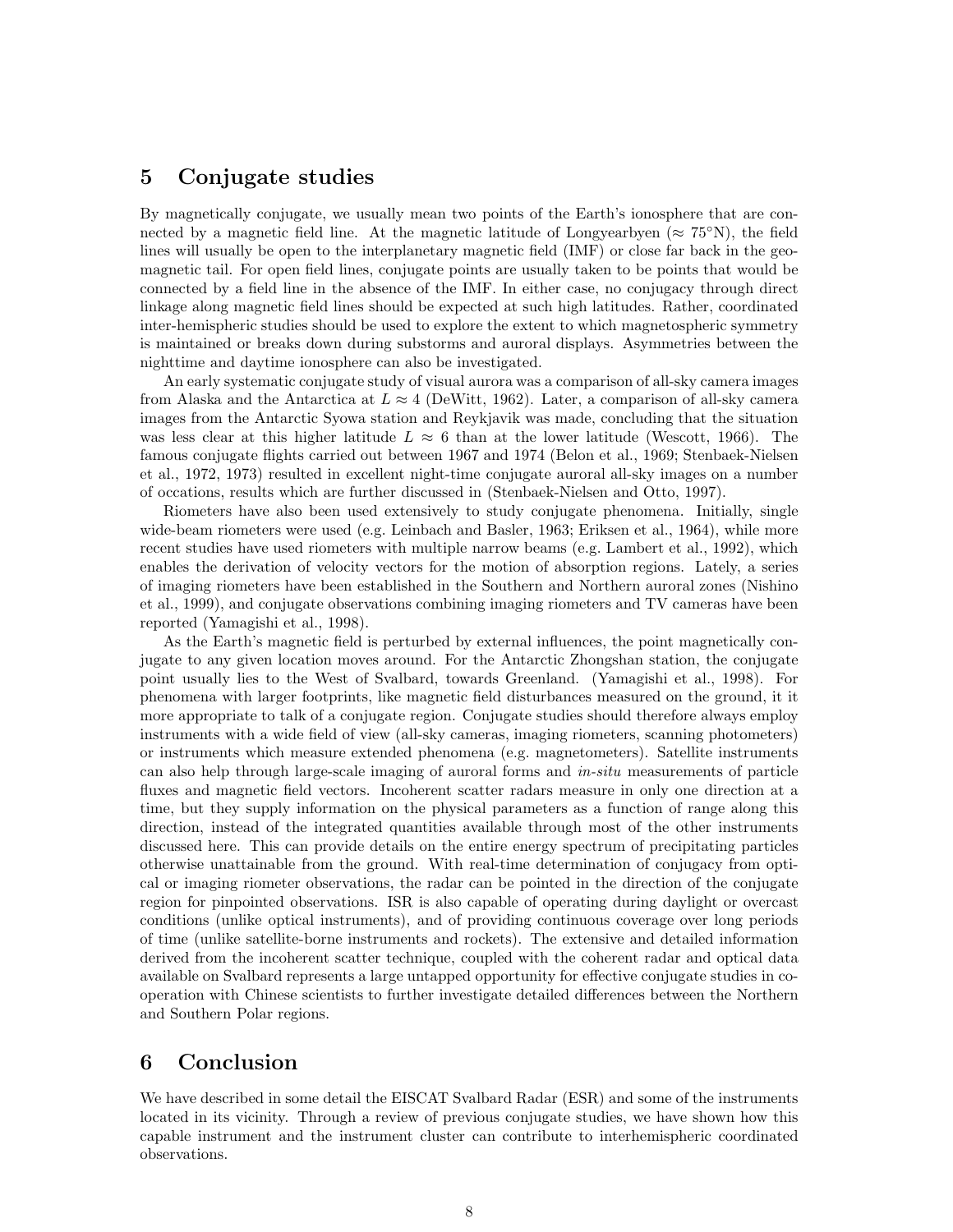To date, the ESR has not participated in any conjugate point studies but extensive datasets are already available and dedicated observation programs can be scheduled in the future.

## 7 Acknowledgements

The EISCAT Scientific Association is supported by the *Centre National de la Recherche Scien*tifique of France, the *Max-Planck-Gesellschaft* of Germany, the Particle Physics and Astronomy Research Council of the United Kingdom, Norges Forskningsråd of Norway, Naturvetenskapliga Forskningsrådet of Sweden, Suomen Akatemia of Finland and the National Institute of Polar Research of Japan.

Two of the authors (TG and AS) are supported through grants from the NFR of Norway.

# References

- Bauer, P., (1975). Theory of waves incoherently scattered. Phil. Trans. R. Soc. Lond. A, 280(1293), 167–191.
- Belon, A. E., J. E. Maggs, T. N. Davis, K. B. Mather, N. W. Glass, and G. F. Hughes, (1969). Conjugacy of visual auroras during magnetically quiet periods. J. Geophys. Res.,  $74(1)$ , 1–28.
- Beynon, W. J. G. and P. J. S. Williams, (1978). Incoherent scatter of radio waves from the ionosphere. Rep. Prog. Phys., 41(6), 909–956.
- Bowles, K. L., (1958). Observations of vertical-incidence scatter from the ionosphere at 41 Mc/s. Phys. Rev. Lett., 1(12), 454–455.
- Detrick, D. L. and T. J. Rosenberg, (1990). A phased-array radiowave imager for studies of cosmic noise absorption. Radio Sci., 25, 325–338.
- DeWitt, R. N., (1962). The occurence of aurora in geomagnetically conjugate areas. J. Geophys. *Res.*,  $67(4)$ , 1347–1352.
- Dougherty, J. P. and D. T. Farley, (1960). A theory of incoherent scattering of radio waves by a plasma. Proc. R. Soc. Lond. A, 259, 79–99. part 1 of a series of articles.
- Eriksen, K. W., C. S. Gillmor, and J. K. Hargreaves, (1964). Some observations of short-duration cosmic noise absorption events in nearly conjugate regions at high magnetic latitudes. J. Atmos. Terr. Phys., 26(1), 77–90.
- Evans, J. V., (1969). Theory and practice of ionosphere study by Thomson scatter radar. *Proc.* IEEE, 57(4), 496–530.
- Evans, J. V.,  $(1975)$ . High-power radar studies of the ionosphere. *Proc. IEEE*,  $63(12)$ , 1636–1650.
- Farley, D. T., (1996). Incoherent scatter radar probing. In Kohl, H., R. Rüster, and K. Schlegel, editors, Modern Ionospheric Science, pages 415–439. European Geophysical Society.
- Fejer, J. A., (1960). Scattering of radio waves by an ionized gas in thermal equilibrium. Can. J. Phys., 38, 1114–1133.
- Folkestad, K., T. Hagfors, and S. Westerlund, (1983). EISCAT: An updated description of technical characteristics and operational capabilities. Radio Sci., 18(5), 867–879.
- Gordon, W. E., (1958). Incoherent scattering of radio waves by free electrons with applications to space exploration by radar. Proc. Inst. Radio Engrs., 46, 1824–1829.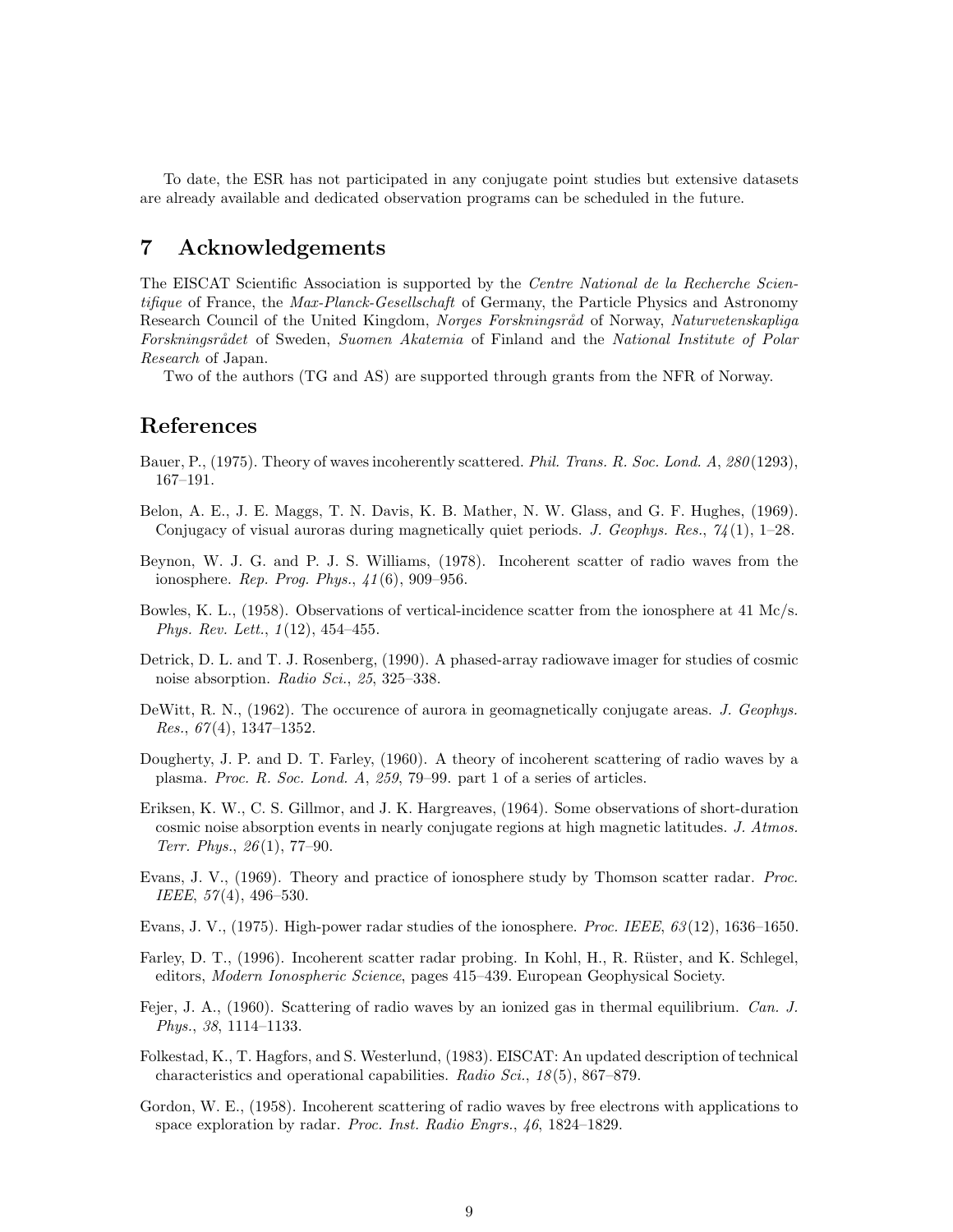- Greenwald, R. A., K. B. Baker, J. R. Dudeney, M. Pinnock, T. B. Jones, E. C. Thomas, J.-P. Villain, J.-C. Cerisier, C. Senior, C. Hanuise, R. D. Hunsucker, G. Sofko, J. Koehler, E. Nielsen, R. Pellinen, A. D. M. Walker, N. Sato, and H. Yamagishi, (1995). DARN/SuperDARN: A global view of the dynamics of high-lattitude convection. Space Sci. Rev., 71, 761–796.
- Holt, J. M., D. A. Rhoda, D. Tetenbaum, and A. P. van Eyken, (1992). Optimal analysis of incoherent scatter radar data. Radio Sci., 27(3), 435–447.
- Hu Hongqiao, Liu Ruiyuan, Yang Huigen, Kazuo Makita, and Natsuo Sato, (1999). The auroral occurence over Zhongshan Station, Antarctica. Chinese J. Pol. Sci., 10(2), 101–109.
- Lambert, M., E. Nielsen, and G. Burns, (1992). Conjugate observations of the auroral ionosphere using multi narrow-beam riometers. Ann. Geophys.,  $10(8)$ , 566–576.
- Lehtinen, M. S. and I. Häggström, (1987). A new modulation principle for incoherent scatter measurements. Radio Sci., 22(4), 625-634.
- Lehtinen, M. S. and A. Huuskonen, (1996). General incoherent scatter analysis and GUISDAP. J. Atmos. Terr. Phys., 58(1-4), 435–452.
- Lehtinen, M. S., A. Huuskonen, and J. Pirttilä, (1996). First experiences of full-profile analysis with GUISDAP. Ann. Geophys., 14(12), 1487–1495.
- Leinbach, H. and R. P. Basler, (1963). Ionospheric absorption of cosmic radio noise at magnetically conjugate auroral zone stations. J. Geophys. Res., 68(11), 3375–3382.
- Maynard, N. C., W. J. Burke, R. F. Pfaff, E. J. Weber, D. M. Ober, D. R. Weimer, J. Moen, S. Milan, K. Måseide, P.-E. Sandholt, A. Egeland, F. Søraas, R. Lepping, S. Bounds, M. H. Acuña, H. Freudenreich, J. S. Machuzak, L. C. Gentile, J. H. Clemmons, M. Lester, P. Ning, D. A. Hardy, J. A. Holtet, J. Stadsnes, and T. van Eyken, (2000). Driving dayside convection with northward IMF: Observations by a sounding rocket launched from Svalbard. J. Geophys. *Res.*,  $105(A3)$ ,  $5245-5263$ .
- Moen, J., A. Egeland, and M. Lockwood, editors, (1998). Polar Cap Boundary Phenomena. Advanced Science Institutes Series. Kluwer Academic Publishers.
- Neuber, R., G. Beyerle, I. Beninga, P. von der Gathen, P. Rairoux, O. Schrems, P. Wahl, M. Gross, T. McGee, Y. Iwasaka, M. Fujiwara, T. Shibata, U. Klein, , and W. Steinbrecht, (1998). The Ny-Ålesund aerosol and ozone measurements intercomparison campaign 1997/98 (NAOMI-98). Proceedings of the 19th ILRC, Annapolis, MD, pages 517–520.
- Nishino, M., H. Yamagishi, N. Sato, Y. Murata, Liu Ruiyuan, Hu Hongqiao, P. Stauning, and J. A. Holtet, (1999). Post-noon ionospheric absorption observed by the imaging riometers at polar cusp/cap conjugate stations. Chinese J. Pol. Sci.,  $10(2)$ ,  $125-132$ .
- Ogawa, T., (1996). Radar observations of ionospheric irregularities at Syowa station, Antarctica: a brief overview. Ann. Geophys., 14(12), 1454–1461.
- Rosenbluth, M. N. and N. Rostoker, (1962). Scattering of electromagnetic waves by a nonequilibrium plasma. Phys. Fluids, 5(7), 776–788.
- Rostoker, N., (1964). Test particle method in kinetic theory of a plasma. Phys. Fluids,  $7(4)$ , 491–498.
- Röttger, J., (2000). Radar investigation of the mesosphere, stratosphere and the troposphere in Svalbard. Adv. Polar Upper Atmos. Res., 14, 202–220.
- Salpeter, E. E., (1960). Electron density fluctuations in a plasma. *Phys. Rev.*,  $120(5)$ , 1528–1535.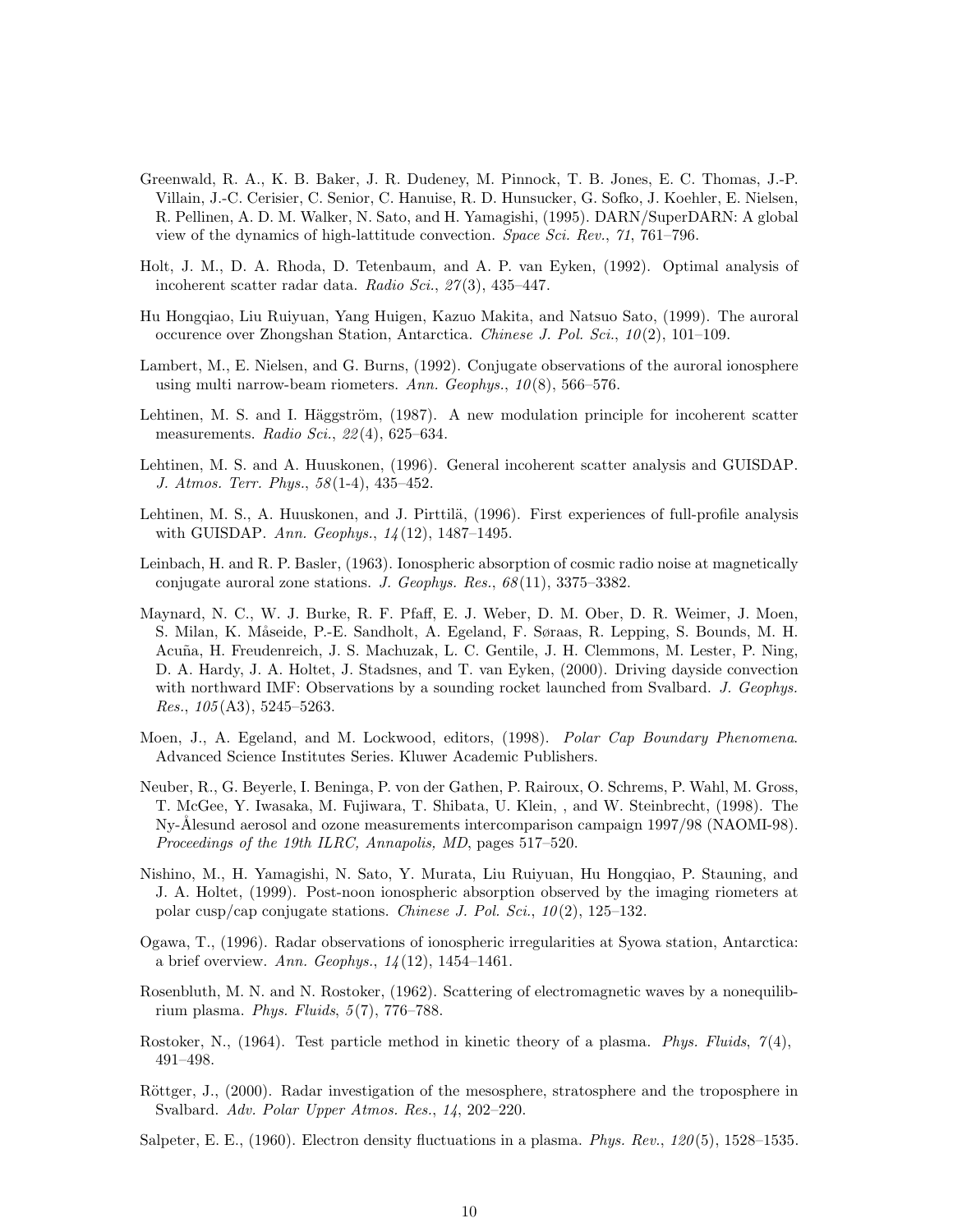- Sedgemore-Schulthess, F. and J.-P. St.-Maurice, (2001). Naturally enhanced ion-acoustic spectra and their interpretation. Surv. Geophys., 22(1), 55–92.
- Sigernes, F., T. Svenøe, and C. S. Deehr, (2002). The auroral station in Adventdalen, Svalbard. Chinese J. Pol. Sci., 13(1), 67–74.
- Stauning, P., (1998). Ionopsheric radiowave absorption processes in the dayside polar cap boundary regions. In Moen et al. (1998), pages 233–254.
- Stenbaek-Nielsen, H. C., T. N. Davis, and N. W. Glass, (1972). Relative motion of auroral conjugate points during substorms. J. Geophys. Res., 77(10), 1844–1857.
- Stenbaek-Nielsen, H. C. and A. Otto, (1997). Conjugate auroras and the interplanetary magnetic field. J. Geophys. Res., 102(A2), 2223–2232.
- Stenbaek-Nielsen, H. C., E. M. Wescott, T. N. Davis, and R. W. Peterson, (1973). Differences in auroral intensity at conjugate points. J. Geophys. Res., 78(4), 659–671.
- Trulsen, J. and N. Bjørnå, (1975). The origin and properties of thermal fluctuations in a plasma. Institute report 17-75, The Auroral Observatory, University of Tromsø.
- Turunen, T., J. Markkanen, and A. P. van Eyken, (2000). Ground clutter cancellation in incoherent radars: solutions for EISCAT Svalbard radar. Ann. Geophys., 18(9), 1242–1247.
- Wannberg, G., I. Wolf, L.-G. Vanhainen, K. Koskenniemi, J. Röttger, M. Postila, J. Markkanen, R. Jacobsen, A. Stenberg, R. Larsen, S. Eliassen, S. Heck, and A. Huuskonen, (1997). The EISCAT Svalbard radar: a case study in modern incoherent scatter radar system design. Radio Sci., 32(6), 2283-2307.
- Wescott, E. M., (1966). Magnetoconjugate phenomena. Space Sci. Rev., 5, 507–561.
- Wright, D. M., J. A. Davies, T. R. Robinson, P. J. Chapman, T. K. Yeoman, E. C. Thomas, M. Lester, S. W. H. Cowley, A. J. Stocker, R. B. Horne, and F. Honary, (2000). Space Plasma Exploration by Active Radar (SPEAR): an overview of a future radar facility. Ann. Geophys.,  $18(9)$ , 1248-1255.
- Yamagishi, H., Y. Fujita, N. Sato, P. Stauning, M. Nishino, and K. Makita, (1998). Conjugate features of auroras observed by TV cameras and imaging riometers at auroral zone and polar cap conjugate-pair stations. In Moen et al. (1998), pages 289–300.